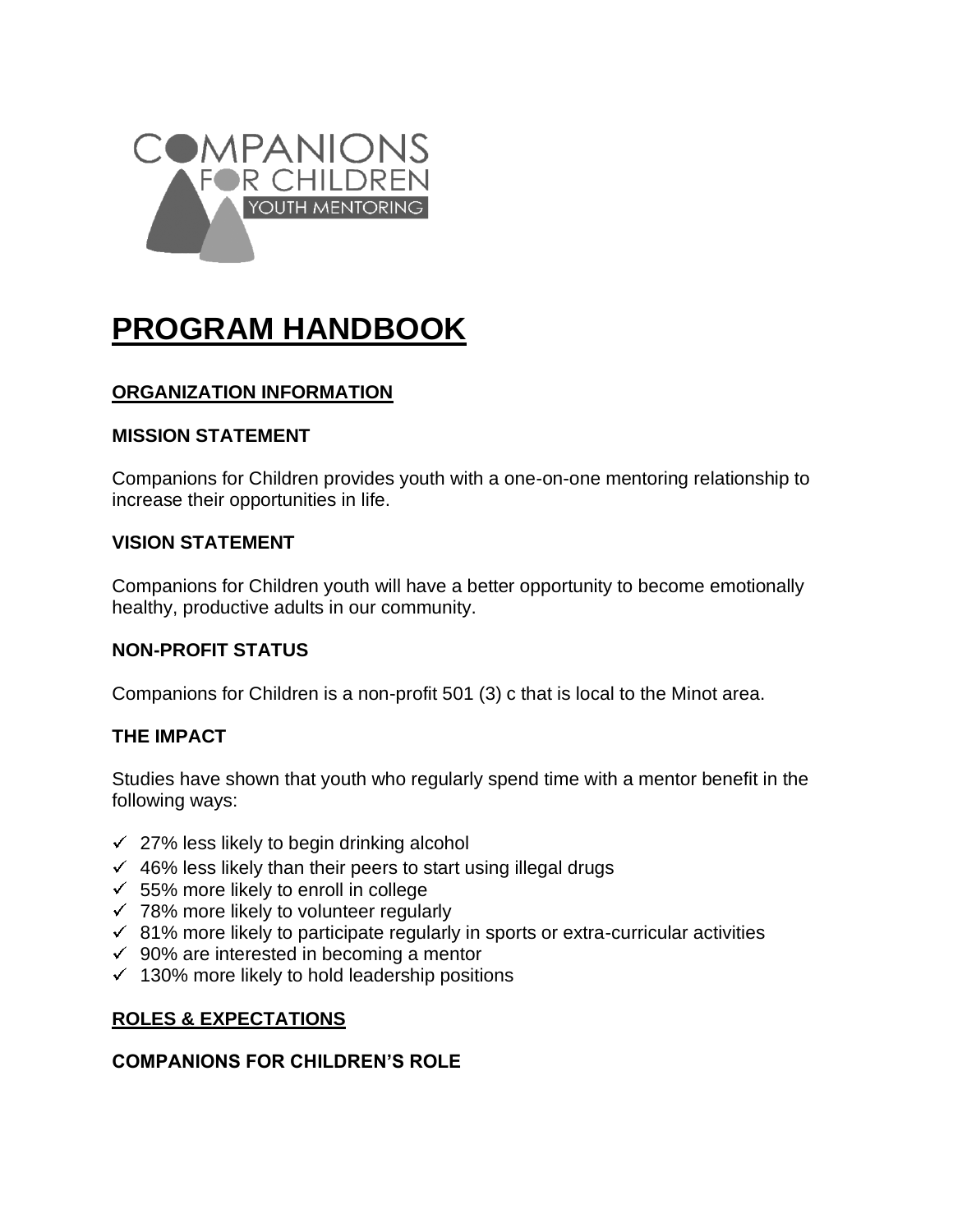- $\checkmark$  Companions for Children will recruit and thoroughly screen adult volunteers to serve as role models and mentors to youth in the program.
- $\checkmark$  Companions for Children will match every child with a mentor as soon as possible, taking into consideration the child's age, interests, preferences, and time on the waiting list.
- $\checkmark$  Companions for Children will notify the mentors and parent/guardian of upcoming events through phone calls, emails, texts, mailers or newsletters.
- $\checkmark$  Companions for Children will follow up with every match, in the first week of every month to check in, offer support, and complete mandatory reporting.
- $\checkmark$  Companions for Children will support the child's best interest by terminating any match which is not meeting Companions for Children's guidelines and ground rules.
- $\checkmark$  Companions for Children, in partnership with the Minot Family YMCA, will provide a free YMCA membership to enrolled youth. The YMCA has the right to refuse membership to youth in violation of any of their program's regulations; the parent/legal guardian must fill out paperwork during normal business hours at the YMCA in order for their child to have access to this membership – this must be done in advanced to an outing at the YMCA.

## **MENTOR ROLE**

- $\checkmark$  The mentor is expected to spend a minimum of  $\frac{4 \text{ hours}}{4 \text{ hours}}$  per month on a minimum of 2 outings, with their mentee for at least one year.
- $\checkmark$  The mentor will plan fun, age appropriate activities to do with their mentee. The mentor and mentee can come up with ideas of things to do together, but the mentor has the ultimate responsibility to make the plans.
- $\checkmark$  The mentor is expected to initiate contact with the parent in order to make plans for match outings with his/her mentee.
- $\checkmark$  The mentor is expected to return calls to parents and Companions for Children's office in a timely manner.
- $\checkmark$  The mentor must maintain adequate records (hours and details) of match outings for mandatory monthly reporting, which is done the first week of every month.
- $\checkmark$  The mentor must abide by all guidelines and ground rules set forth by Companions for Children as detailed below. Failure to do so will result in closure of the match.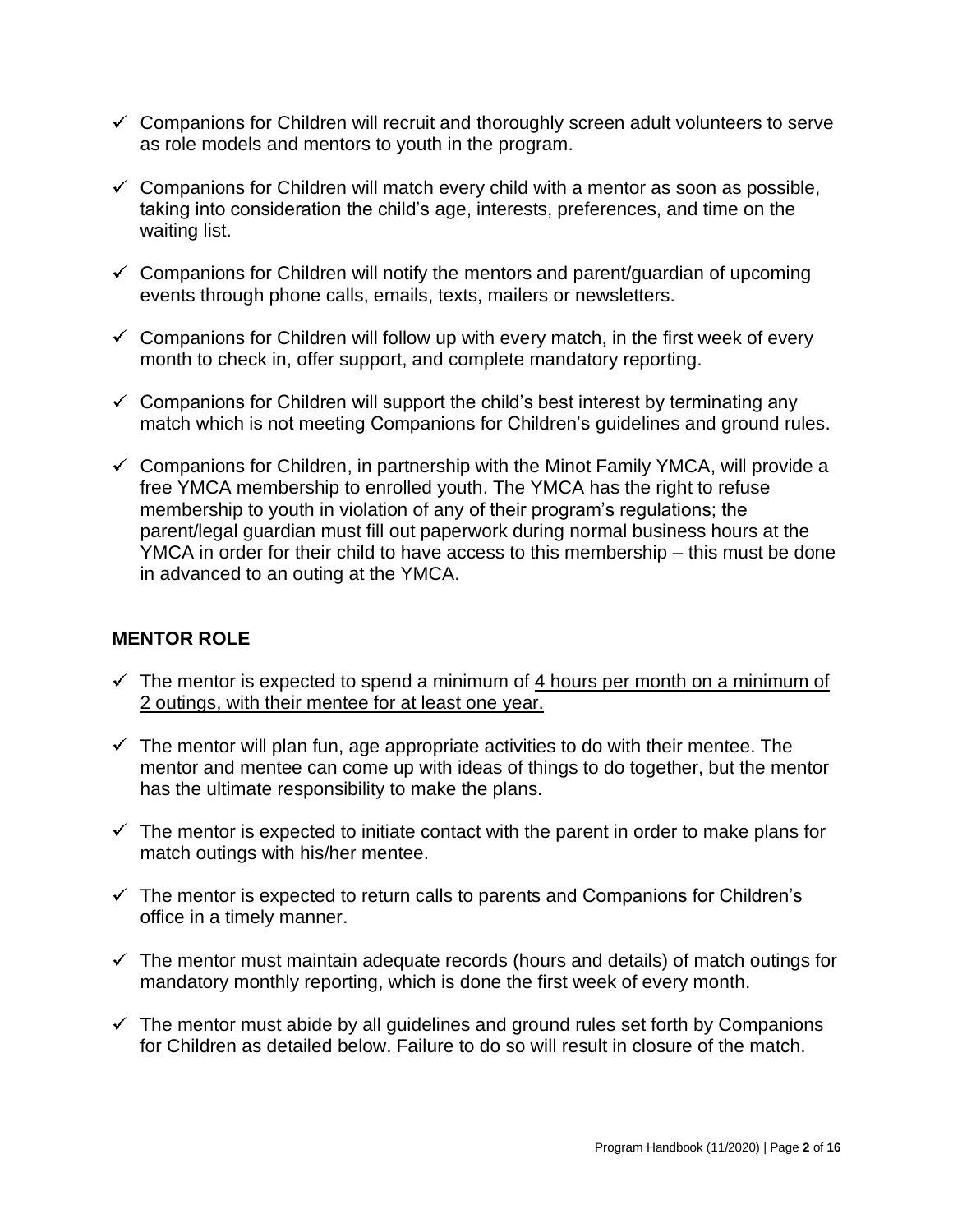- $\checkmark$  The mentor will email staff of Companions for Children if there are any minor questions or concerns for the match outside of monthly calls to help solve any problems that may arise. The mentor will call the office if there are any major questions or concerns for the match outside of monthly calls.
- $\checkmark$  The mentor will make every effort to stay engaged in the mentee's life by remaining consistent and avoiding cancellation of outings if possible.
- $\checkmark$  The mentor is expected to make efforts to attend events hosted by Companions for Children, as well as quarterly mentor meetings. Notifications regarding dates and times of these events will be provided in advance.

# **PARENT/LEGAL GUARDIAN ROLE**

#### *We need you to be an active partner!*

- $\checkmark$  The parent is expected to return phone calls to mentors and the Companions for Children's office in a timely manner.
- $\checkmark$  The parent must abide by all Guidelines and Ground Rules set forth by Companions for Children as detailed in this handbook. Failure to do so will result in closure of the match.
- $\checkmark$  The parent will call Companions for Children's office or email staff of Companions for Children if there are any questions or concerns for the match in order to help solve any problems that may arise.
- $\checkmark$  The parent must abide by re-matching procedures as detailed in this handbook.
- $\checkmark$  Safety is our number one concern. Discuss each match outing with your child upon their return. Keeping the lines of communication open will allow them to let you know if there is a problem.
- $\checkmark$  The parent must maintain adequate records (including hours spent together and activities participated in together) of match outings for mandatory monthly reporting, which is done the first week of every month.

## **YOUTH ELIGIBILITY & ENROLLMENT PROCESS**

## **YOUTH ENROLLMENT ELIGIBILITY**

To be accepted as a youth in the Companions for Children – Youth Mentoring program, the youth must:

 $\checkmark$  Be within the ages of 6-18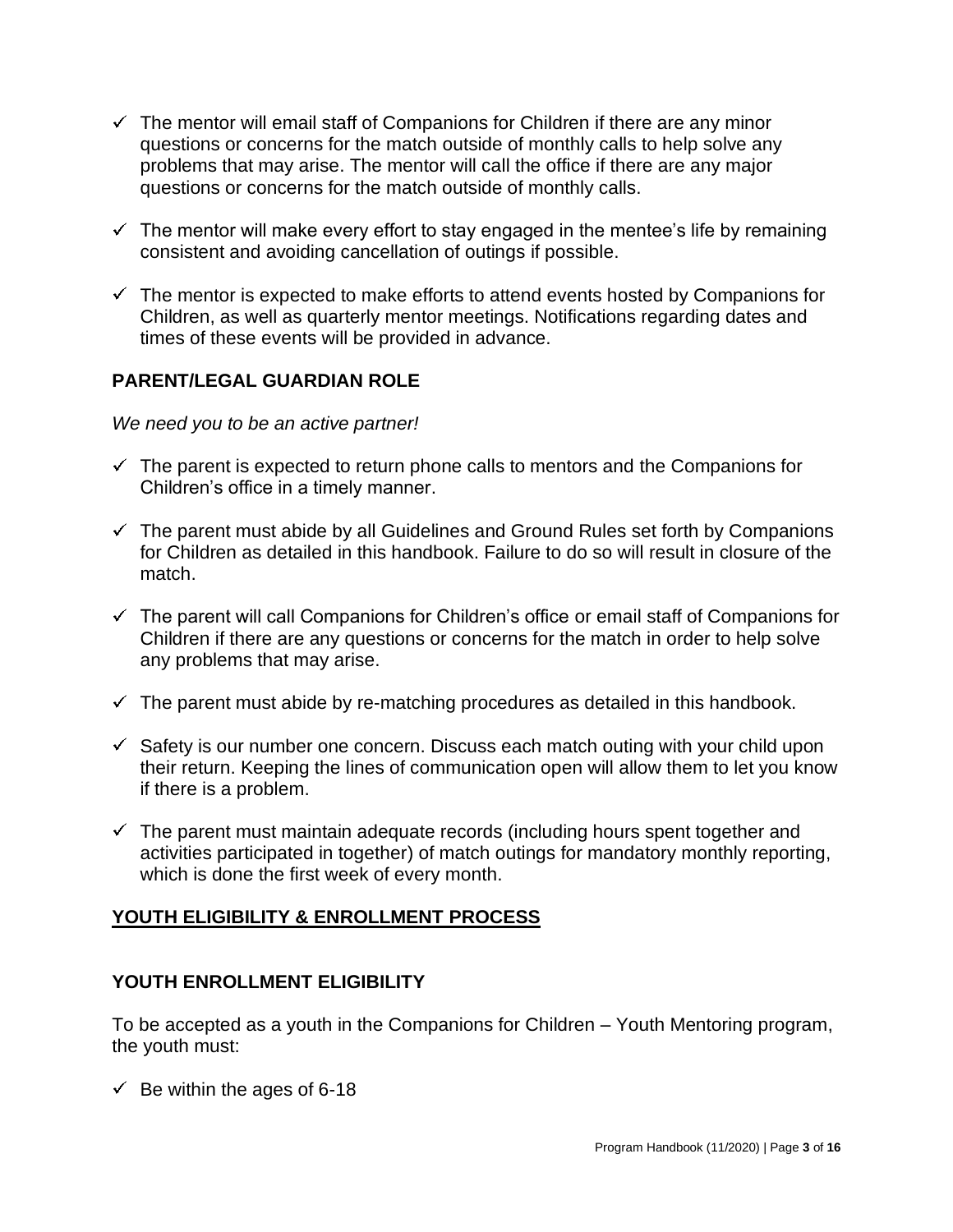- $\checkmark$  Reside within a 15-mile radius of Minot, ND
- $\checkmark$  Have a parent who is willing and able to support the match
- $\checkmark$  Want to have a mentor (Companions for Children staff will evaluate the child's desire to participate in their youth interview)

Companions for Children makes reasonable efforts to meet the needs of youth with special needs, but the needs of the youth must be appropriate for volunteer intervention. For that reason, Companions for Children is not able to serve youth who are severely physically handicapped or medically fragile, are have been involved in an inpatient treatment program within the past six (6) months, suffer from significant emotional disturbances, which may pose a threat to themselves or others, or have a history of delinquent/criminal behaviors. Youth who will more appropriately be served by other agencies may be referred to those agencies. If you are unsure of your child's eligibility, call Companions for Children to discuss in more detail.

## **YOUTH ENROLLMENT PROCESS**

- $\checkmark$  Fill out and submit an online Youth Application at www.companionsforchildren.org. Paper copies can be mailed upon request by calling our office or emailing office@companionsforchildren.org.
- $\checkmark$  Companions for Children staff will contact you to set review the enrollment process and answer any questions you may have. Following this conversation, an email will be sent for parent/guardian training. A timeline of two weeks are provided to complete the training.
- $\checkmark$  After successful completion of the online parent training, the parent/guardian must contact Companions for Children to schedule a parent and youth interview. The Parent Interview gives us a better insight into the child's life and family background. The Youth Interview gives us a better idea of your child's interests to help find the best mentor for them. It is encouraged that the child is not present at this interview.
- $\checkmark$  Parent/Legal guardian signs all necessary documents. Failure to sign all documents will result in ineligibility.
- $\checkmark$  \*Optional\* Mentors and parents have the opportunity to meet in person or speak over the phone prior to the match meeting. Please note this in your interview.
- $\checkmark$  When your child has been chosen by a mentor, you are contacted with details about them and a match meeting is then set up at our office with you, your child, the mentor and Companions for Children staff. At this meeting contact information is exchanged, guidelines and ground rules are reviewed, and the child and mentor are given time to get to know each other.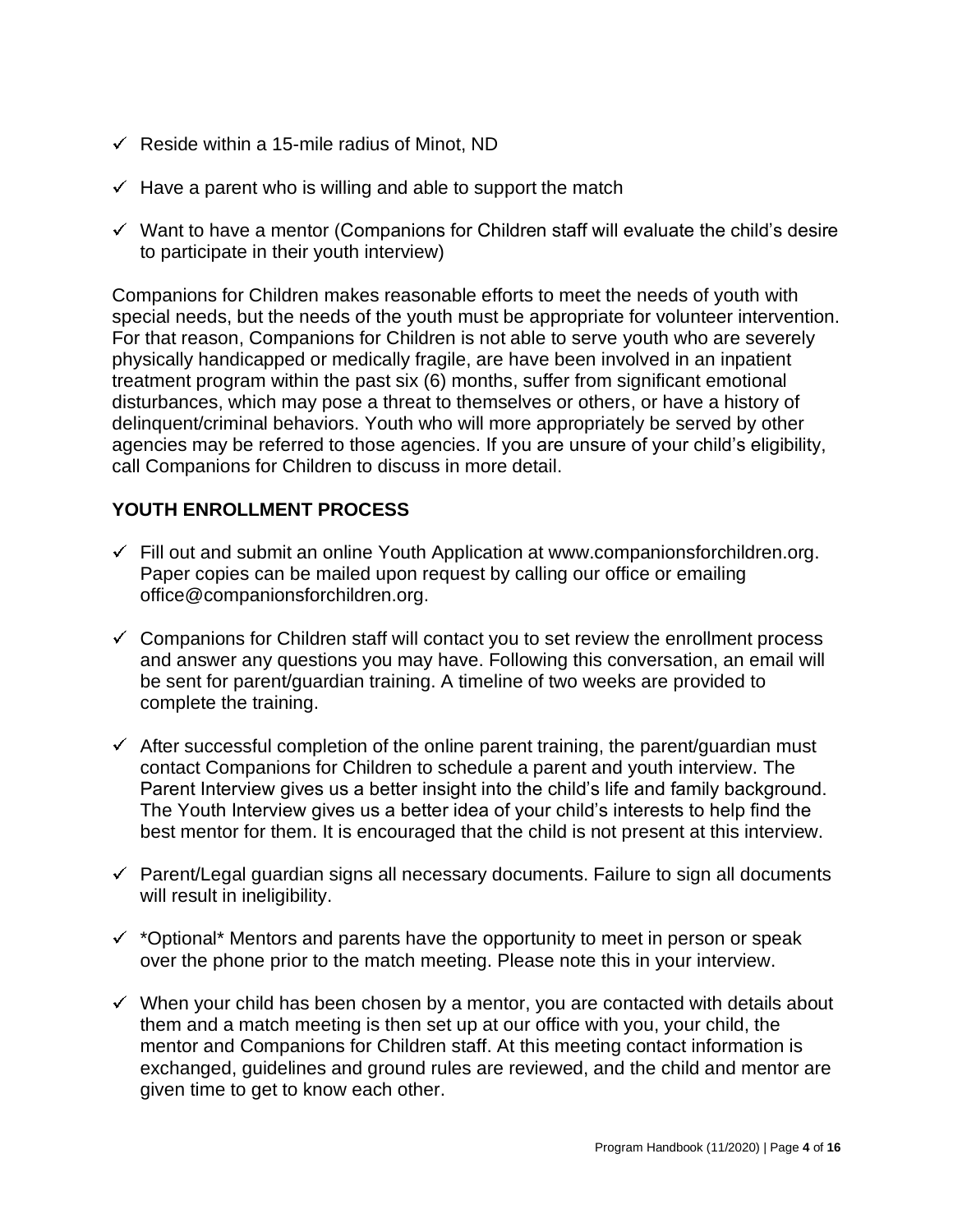$\checkmark$  Companions for Children will follow up in the first week of every month to offer support and complete mandatory reporting.

#### **MENTOR ELIGIBILITY AND SCREENING PROCESS**

#### **MENTOR ENROLLMENT ELIGIBILITY**

To be accepted into the mentor screening process, a volunteer must:

- $\checkmark$  Have the availability to meet with their mentee at least at least **four hours per month on a minimum of two outings for at least one year**
- $\checkmark$  Be at least 20 years of age
- $\checkmark$  Reside within a 15-mile radius of Minot, ND
- $\checkmark$  Complete Companions for Children's Screening Process; including a 2-hour online self-pace training and mandated reporter certification
- $\checkmark$  Have a valid driver's license, operating vehicle, safe driving record, and vehicle insurance
- $\checkmark$  Have a working cell phone with an active voicemail at all times
- $\checkmark$  Provide Companions for Children's staff with a valid email for regular communication

#### **MENTOR SCREENING PROCESS**

- $\checkmark$  Fill out and submit an online Mentor Application at www.companionsforchildren.org. Paper copies are available at Companions for Children's office or can be mailed upon request.
- $\checkmark$  Our staff will contact you and send you a 2- hour self-paced training and mandatory reporter training. You will have two weeks to complete this.
- $\checkmark$  Upon completion of the training, the you must contact Companions for Children to set up an appointment for your Mentor Interview and email your background check paperwork. This interview gives us a better insight into your motivation, experience with children and volunteering, your work and family background, interests, etc. This interview typically takes 1  $\frac{1}{2}$  - 2 hours – less if background paperwork is filled out ahead of time.
- $\checkmark$  Companions for Children conducts 3 or more confidential reference checks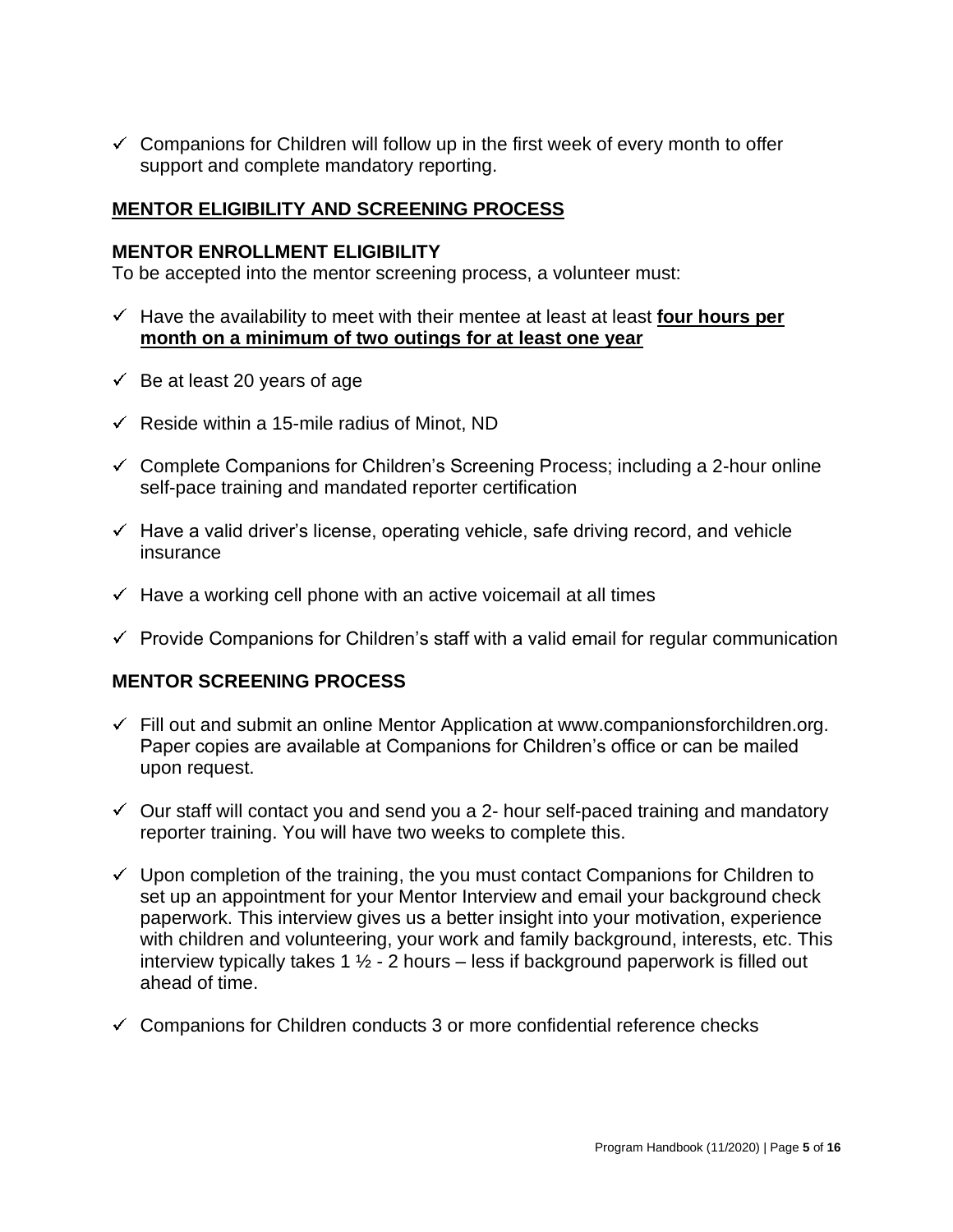- $\checkmark$  Companions for Children performs a Child Neglect and Abuse background check, Minot Police Department background check and a nationwide background check through American Checked.
- $\checkmark$  Companions for Children's staff then meets with the screening committee to present the information gathered during the screening process. All information is reviewed and the screening committee will either approve or deny the applicant. If the applicant is denied, a notice will be mailed. Please note that no reason for denial will be provided. Applicants may re-apply in one year if they are denied.
- $\checkmark$  \*Optional\* Mentors and parents have the opportunity to meet in person or speak over the phone prior to the match meeting. Please note this in your interview.

# **ADDITIONAL PROGRAM DETAILS**

#### **YOUTH SELECTION**

Once a mentor is approved, he/she will be contacted, and the youth selection process will proceed. Companions for Children staff will determine possible mentee options for a mentor by taking each eligible youth's interests, background, and time on the waiting list into consideration. Companions for Children staff will then present 1-3 options to the mentor for him/her to choose from. \*\*Timing of this will be dependent on the youth available at the time of approval.

Once a mentee is selected, Companions for Children staff will contact the parent/guardian to inform them of a possible mentor for the child and share information about the mentor. The parent's opinion will be given the final approval on the mentor.

The parent/guardian has the opportunity to meet in person or speak with the mentor over the phone prior to the match meeting if he/she so chooses. \*\*Please note this in the parent/legal guardian interview.

#### **THE MATCH MEETING**

The initial match meeting is conducted to introduce the mentor, mentee, and parent/guardian. The purpose of this meeting is to introduce all parties and let the new match get to know one another. Companions for Children staff will coordinate this match meeting and present necessary match paperwork at this time.

After this meeting the match will begin to meet for at least 4 hours per month on a minimum of 2 outings. Coordination of these outings will be conducted by the mentor and parent/guardian (not the mentee).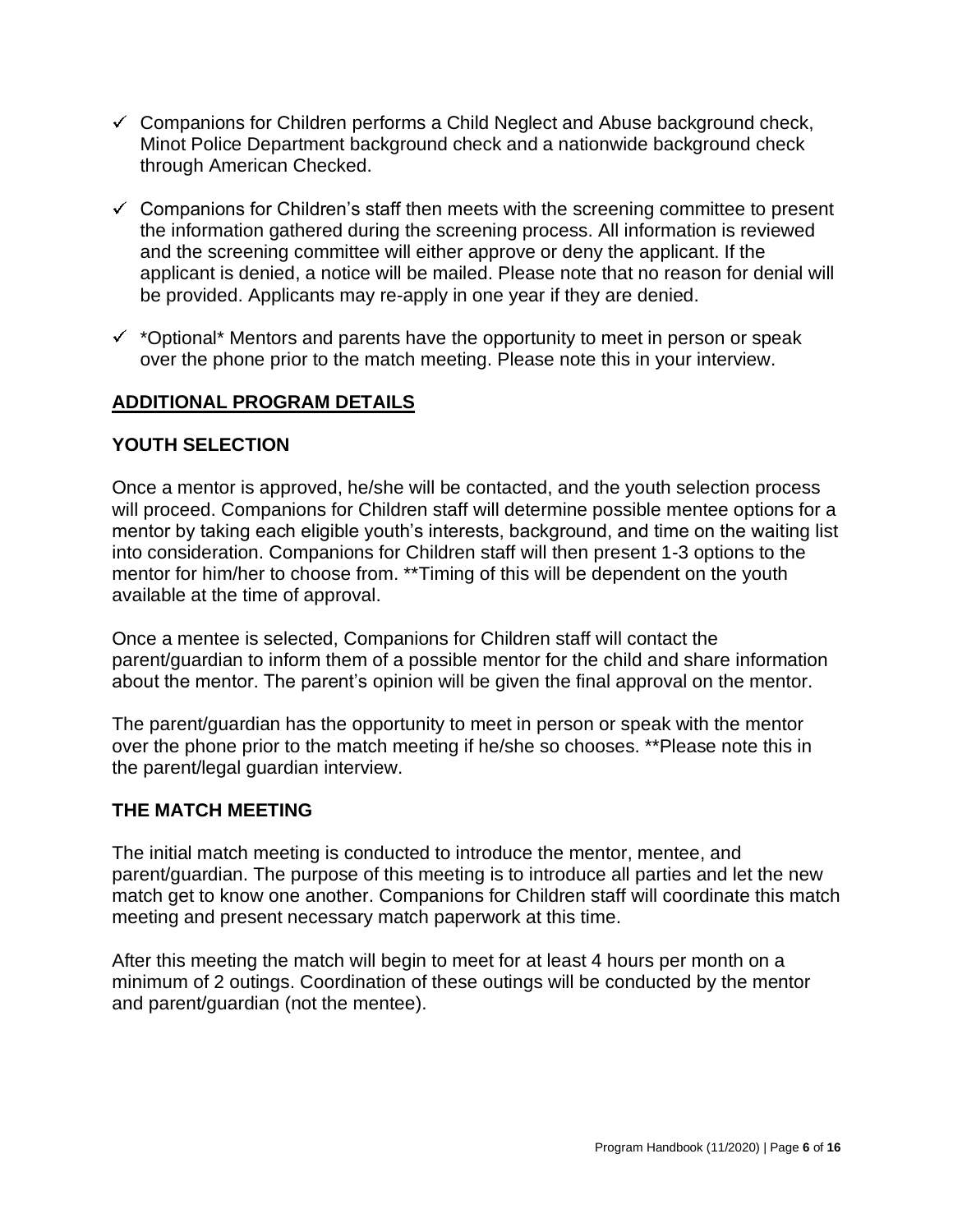#### **MANDATORY MONTHLY REPORTING**

Each month Companions for Children staff will conduct mandatory monthly reporting. This is a short questionnaire that takes no more than 5 minutes. These calls take place the first week of every month in order to discuss the previous month. It is imperative that efforts are made to contact Companions for Children staff in a timely manner. Companions for Children makes over one hundred phone calls a month to matches, so the quicker each party can be contacted, the faster monthly reporting can be completed.

Failure to maintain monthly contact for more than two months will result in match termination. We are here to offer support and guidance to all involved in the match relationship. If you are having any difficulties in the match Companions for Children staff is ready and willing to offer helpful suggestions. It is preferred that contact is made via phone but if that is not possible you may email your report or leave a voicemail after normal business hours.

Monthly reporting also ensures the child's safety. We compare reporting from both the parent and mentor to ensure both parties are accurately reporting on the match outing activities. Parents - Safety is our number one concern. Discuss each match outing with your child upon their return. Keeping the lines of communication open will allow them to let you know if there is a problem.

#### **REMATCHING PROCEDURE**

If a child's match is closed, the child is eligible for re-matching as long as the parent/legal guardian complied with all guidelines and ground rules set forth by Companions for Children, maintained mandatory monthly reporting, and the child still expresses an interest in having a mentor.

If it has been more than a year since initial enrollment, both the parent and child will be re-interviewed. Companions for Children staff will schedule this upon closure of the current match. The purpose of the update is to make a reassessment of the needs of the child and to update any change in status of the family. Companions for Children has the right to refuse a re-match under any circumstances.

## **MENTOR MEETINGS**

Companions for Children staff will plan and conduct quarterly mentor meetings. These meetings typically occur in the evening and are one-hour long. Mentor meetings are an opportunity for the Service Coordinator to pass along any information that is deemed necessary for mentors to know. This can include, but is not limited to, updated information about the program, reminders of expectations or rules, or new features of the program. Mentor meetings also provide an opportunity for mentors to interact and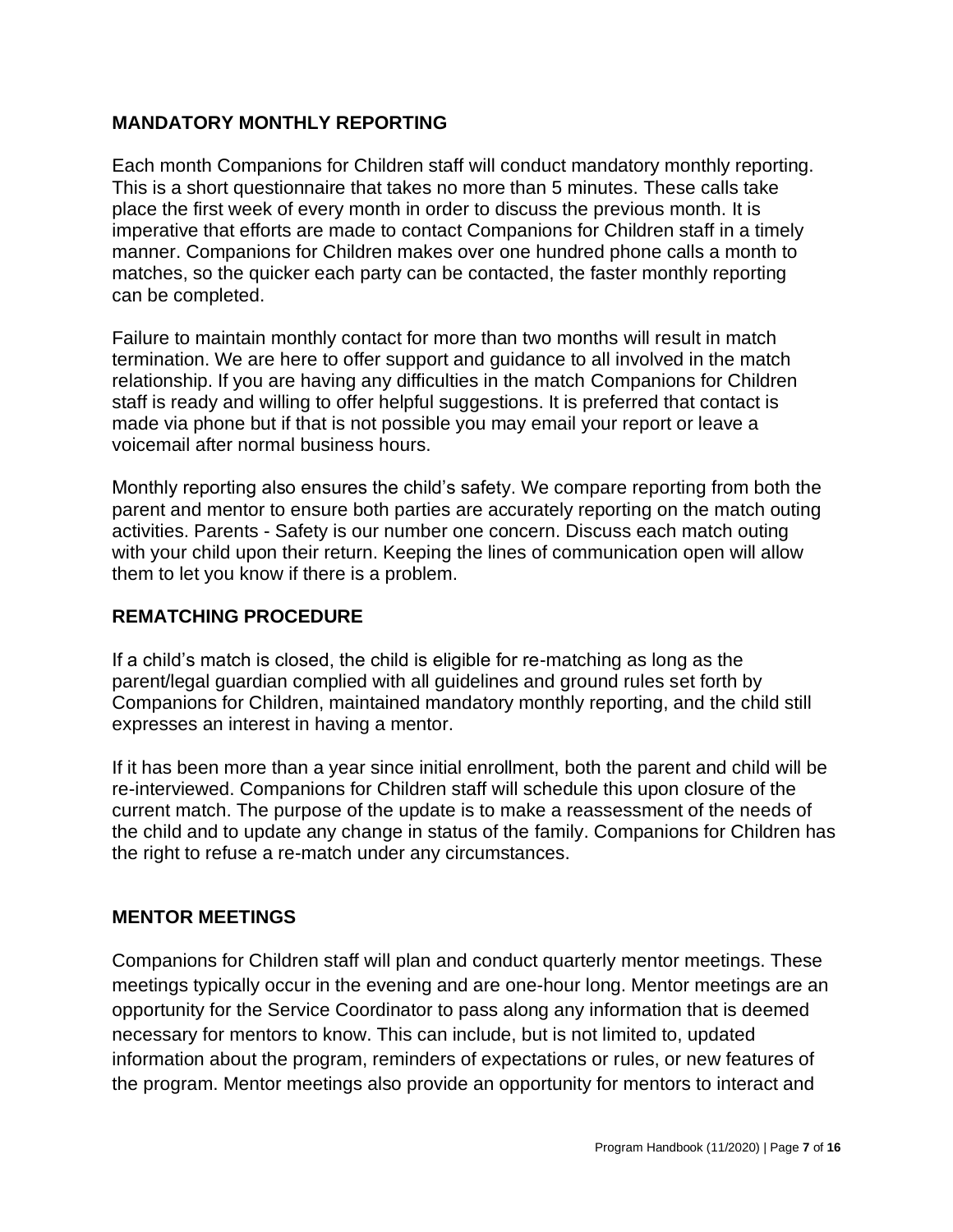ask each other questions to gain feedback that may be helpful for their own match. Attendance at mentor meetings is highly encouraged.

## **COMPANIONS FOR CHILDREN MONTHLY MATCH ACTIVITES**

Companions for Children will provide pre-paid activities on a monthly bases for matches to participate in at their convenience. These activities are paid for by local business sponsors and are only available as support is available.

## **MATCH VOLUNTEERING**

Companions for Children encourages free to low-cost activities for match outings. In addition, each match is required to volunteer for at least 4 hours per month on a minimum of 2 outings.

# **ADDITIONAL ENROLLMENT BENEFITS**

## **MINOT FAMILY YMCA**

Companions for Children, in partnership with the Minot Family YMCA, is able to provide a free YMCA membership to mentees after the completion of the enrollment process, and for the duration of the youth's enrollment in the program. This is an excellent resource for matches to utilize when they want to stay active during the winter months. In order to access this membership, the parent/legal guardian must fill out paperwork during normal business hours at the YMCA. As a mentor, the daily fee is waived if you arrive with your mentee. You must show a valid driver's license. \*\*The YMCA has the right to refuse membership to youth in violation of any of their program's regulations.

# **HIGH AIR GROUND TRAMPOLINE PARK**

Companions for Children in partnership with the High Air Ground Trampoline park, is able to provide a discounted rate for active matches. For \$10, both the mentor and mentee are able to jump for 1 hour. The purchase of \$3 jump socks are required, but may be reused on each visit. To utilize this benefit, parents must fill out an online waiver at www.highairground.com. Mentors may fill out the waiver upon arrival. When checking in the mentor must let the cashier know that they are a part of Companions for Children and provide both their name and the mentees name. This discount is only valid when the mentor and mentee are together. The mentee or mentor cannot utilize this discount when they are not together.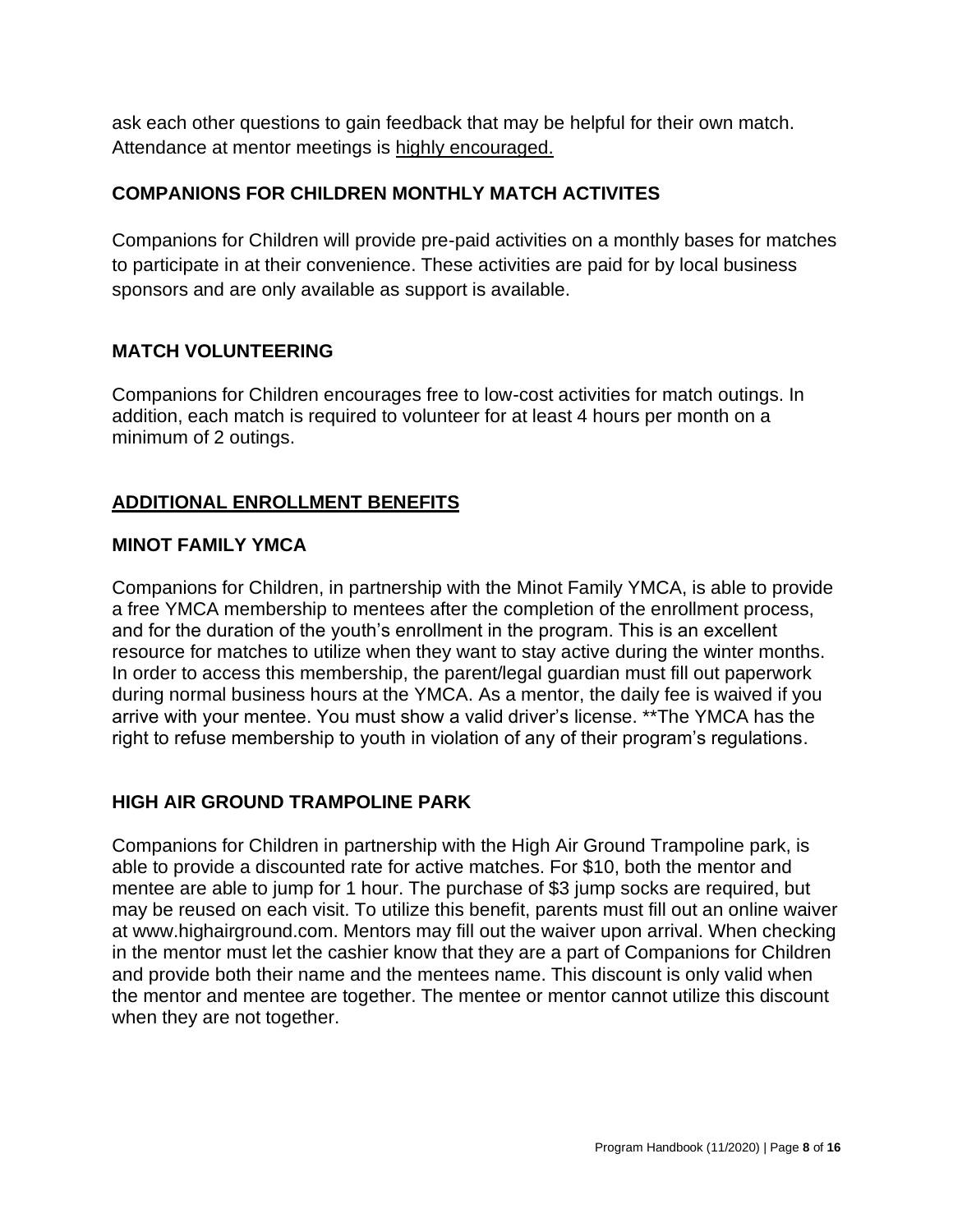#### **GUIDELINES AND GROUND RULES**

- **The start of the match is an adjustment time for the mentor, mentee and parent. Relationships take time and action to develop**. Try to be patient - don't expect quick changes. The combined effort, support and approval of the mentor and the parent can help create a successful match.
- **The mentor is providing a service to the mentee, their family and Companions for Children as a volunteer.** The mentor's time and financial limitations need to be respected and appreciated. Everyone can help build the relationship by saying "Thank You," being courteous, discussing the joy of visits together, and positive changes noticed in the youth.
- **Mentors are volunteers.** The mentor is not an ATM, babysitter, teacher/tutor, social worker, psychologist, or parent. A mentor is an adult friend, guide, listener, confidant and resource for your child. It is the parent's responsibility to communicate these expectations with their child.
- $\checkmark$  Limitations. We encourage clear communication between the parent and volunteer regarding any limitations the parent may have. It is appropriate for mentors to set ground rules and correct misbehavior during a visit - physical punishment and/or cutting an outing short is prohibited. The mentor must communicate behavioral problems with the parent upon drop off.
- $\checkmark$  Do not "ground" a child from seeing their mentor. In most situations, the outing can be restricted in some way, rather than canceled. Not allowing a child to have an outing with their mentor, as a means of discipline, will result in the closure of the match.
- $\checkmark$  Consistent, reliable communication between the mentor and parent, is important for a healthy, trusting relationship to develop. **Communication is critical to match success, therefore the mentor and parent are equally responsible to arrange outings.** If communication becomes a problem, Companions for Children must be notified immediately.
- Matches are required to get together at least **four hours per month on a minimum of two outings.** It is recommended that outings are scheduled with as much notice as possible and the mentor and parent mutually confirm outings at least 24 hours in advance.
- $\checkmark$  It is mandatory for both the mentor and parent to keep adequate records of **outings and report monthly to Companions for Children.** Monthly phone contact with Companions for Children is required by the  $3<sup>rd</sup>$  of each month to report on outings. Monthly contact is gathered to ensure match progression, provide support and to compare reports for safety. Information gathered includes, but is not limited to: dates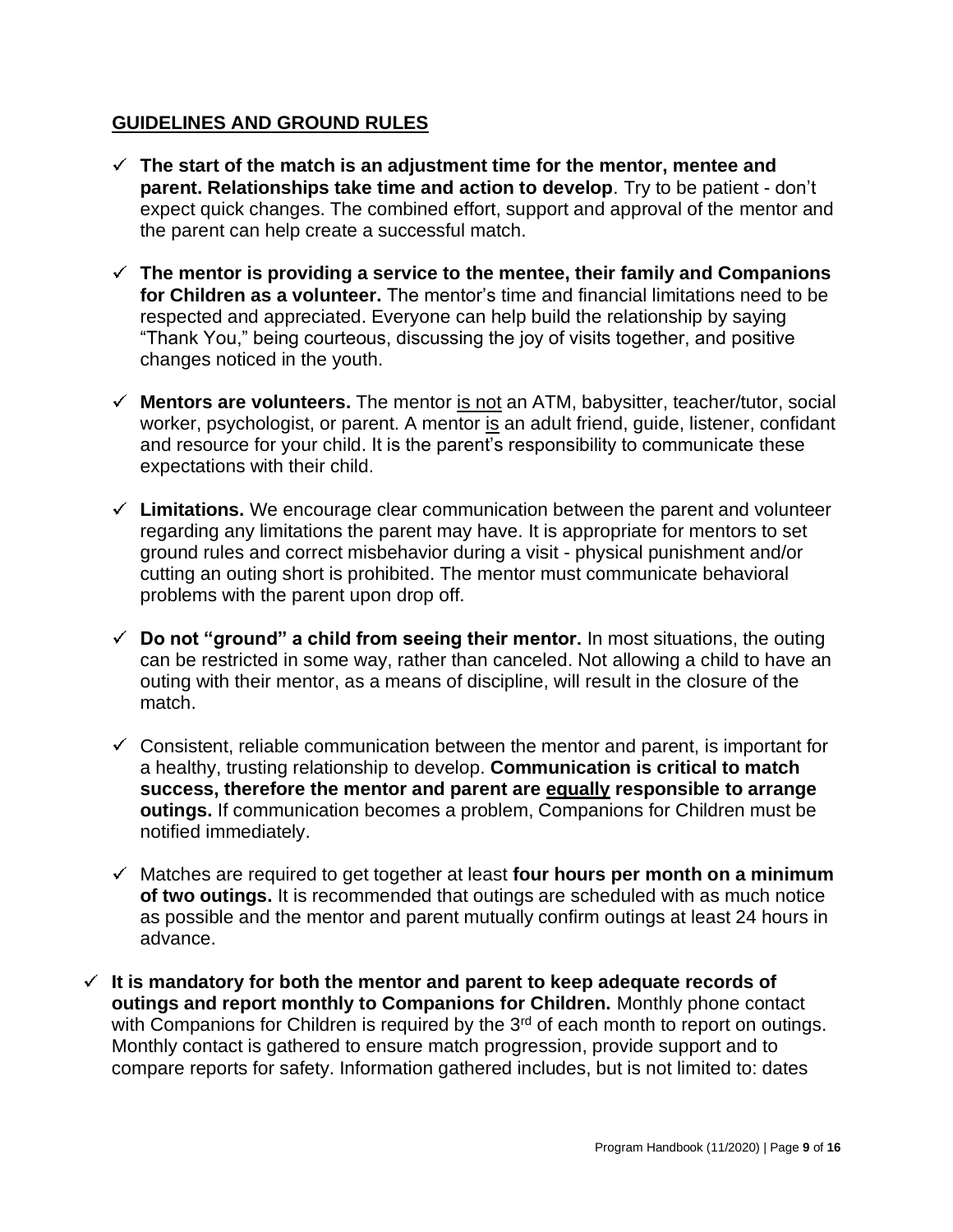and length of outings, activity details, mentor/parent communication, updates on contact information, vacations, etc.

- **We expect both the mentor and parent to let Companions for Children know of any important changes ASAP.** (i.e. guardianship changes, address or phone number changes, marital status or job changes, serious illnesses, vacations longer than two weeks, etc.)
- **Pick up/Drop off:** The mentor should arrive at the mentee's home at the agreed upon time. The mentee should be ready to go, well-groomed and dressed appropriately for the activity and weather. If it is necessary to cancel or be late for a visit, please call ASAP. Allow as much time as possible - the closer the cancellation or delay is to the expected outing, the more disappointing it is and damaging to the mentee and the relationship.

Children under the age of 9: The parent must be present at pick up and drop off. The mentor and parent must communicate details about the outing in person at drop off.

Parent/Legal Guardian \_\_\_ *(Initial)* Mentor

Children over the age of 9: The parent should be present at pick up and drop off. If this is not possible, prior arrangements need to be discussed at the time the outing is arranged. The mentor and parent must communicate details about the outing in person at drop off or via a phone call within 24 hours of an outing.

\_\_\_ Parent/Legal Guardian

\_\_\_ *(Initial)* Mentor

 $\checkmark$  The mentor is expected to pay for the cost of activities and provide **transportation.** Companions for Children encourages free to low-cost activities. The mentor should plan activities and projects within their budget and set financial boundaries. Gift giving is restricted to special occasions (i.e. birthday's, holiday's and matchiversaries) in order to maintain reasonable expectations. Companions for Children is a free service for families, therefore, mentors are prohibited from accepting money from the mentee or his/her family.

The mentor is responsible for the supervision, safety and welfare of the child during outings. ND law requires children under the age of 8 to be in a booster seat. It is the responsibility of the parent/legal guardian to provide a booster seat and ensure it is ready for outings. If a booster seat is not available, the mentor is prohibited from transporting the mentee. In addition, ND law requires children under the age of 12 to sit in the backseat of a vehicle having passenger airbags.

\_\_\_ Parent/Legal Guardian \_\_\_ *(Initial)* Mentor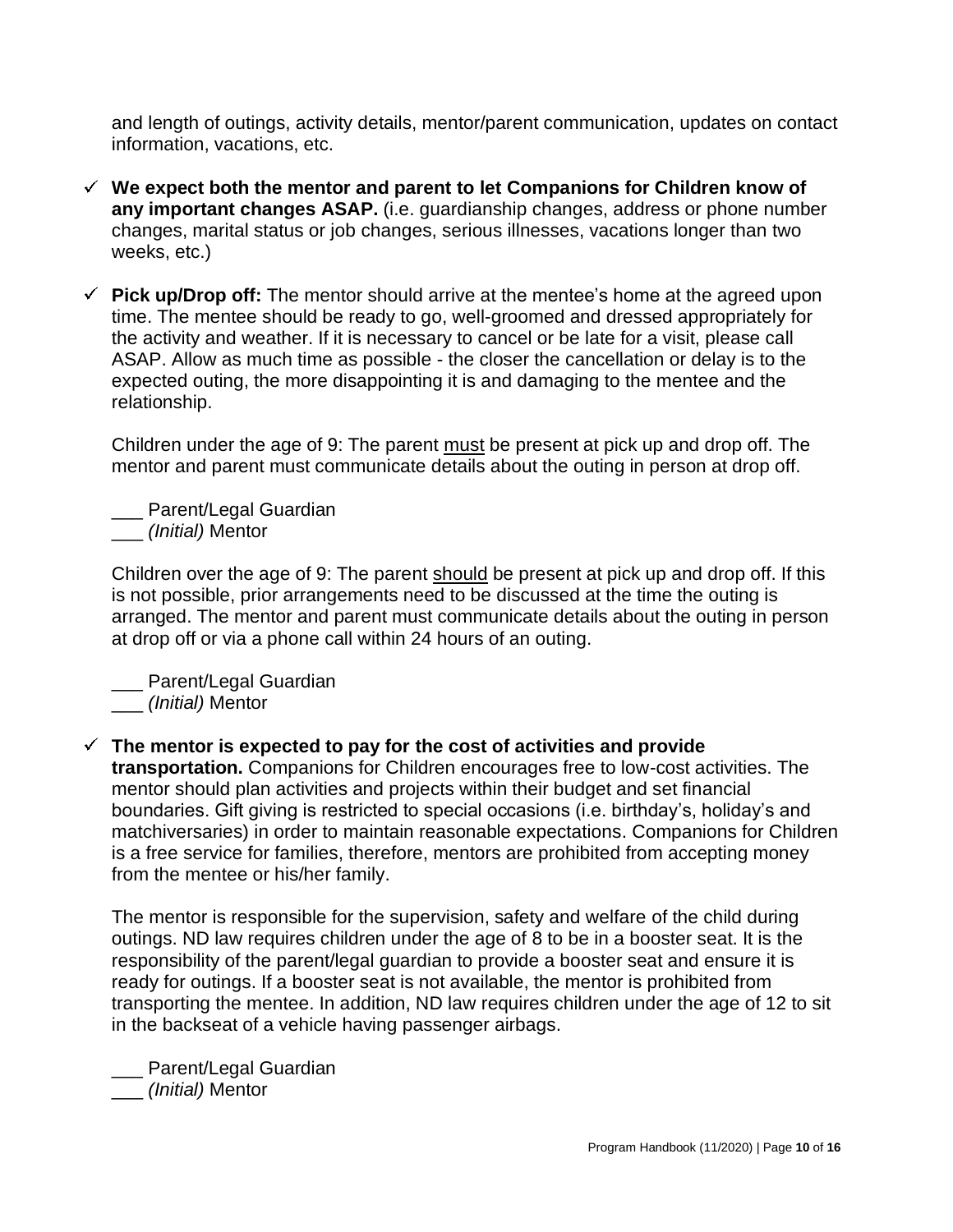- **Companions for Children's program philosophy is based on a one-on-one relationship.** Other family members and/or friends are strictly prohibited to participate in outings. On occasion, it may be appropriate for the mentor's family members to be present at the house or be present on special occasions. Mentors should be aware of the mentee's one-on-one needs and discuss with him/her before bringing another family members around. Please contact Companions for Children's Service Coordinator for advice on whether this is right for your match.
- **Out of Town Travel.** Companions for Children encourages matches to support the Minot community by conducting match outings within the constraints of Minot and the surrounding 15-mile radius. However, should a mentor on occasion find it necessary to travel out of town for a match get together, they may do so with parent permission and within a 200-mile radius. Matches are strictly prohibited from traveling to Canada. Failure to comply with the above conditions will result in termination of a match without notice.
- **Companions for Children does not see overnight visits as necessary to a good match and therefore strictly prohibits overnight visits.** Failure to comply with the above conditions will result in termination of a match without notice.
- **Social Media.** Companions for Children highly discourages mentors, mentees and parents/legal guardians from using social media to interact with each other. Companions for Children encourages mentors to interact with their mentees and his/her parent/legal guardian via telephone, text or e-mail.

If the mentor chooses to use social media with his/her mentee then he/she accepts the following terms: If the mentor views on the mentee's social media site(s) information that endangers the health, safety, or welfare of the mentee (i.e. information or pictures of the mentee engaged in underage alcoholic drinking, drug uses, cyber-stalking, cyberharassing, cyber bullying, or inappropriate sexual behavior; the mentor will report the information to the staff at Companions for Children and to the mentee's parent(s), legal guardian, or other appropriate person or entity. If it is an emergency, the mentor must call the Minot Police Department to report the information and then call Companions for Children the following business day.

**Confidentiality.** Do not release or discuss information about the child or his/her family with anyone outside the confines of the Companions for Children organization or the child's parent/legal guardian. I understand that this agreement pertains to the time period prior to, during, and after the match closes. This agreement does not pertain to the reporting of suspected child abuse, neglect, or criminal activity to the appropriate authorities. Failure to comply with the above conditions may result in termination of a match without notice. Limits of confidentiality are in the Program Handbook.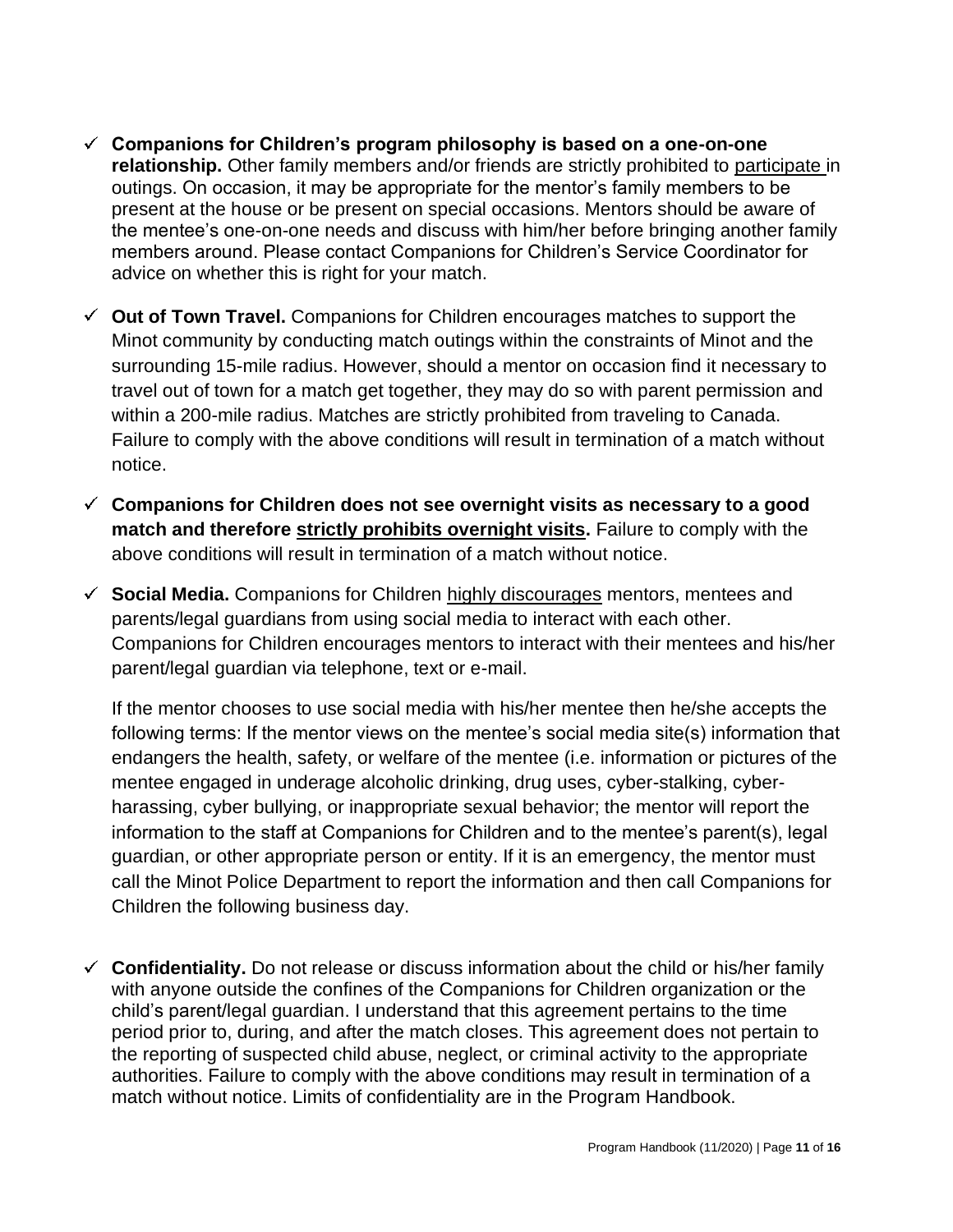# **UNACCEPTABLE BEHAVIOR**

A number of behaviors are regarded as incompatible with Companions for Children's goals, values and program standards and therefore are considered unacceptable and prohibited.

- $\checkmark$  Unwelcome physical contact, such as inappropriate touching, patting, pinching, punching, and physical assault.
- $\checkmark$  Unwelcome physical, verbal, visual, or behavioral mannerisms or conduct that belittles, shows hostility, or aversion toward any individual.
- $\checkmark$  Demeaning or exploitive behavior of either a sexual or nonsexual nature, including threats of such behavior.
- $\checkmark$  Display of demeaning, suggestive, or pornographic material.
- $\checkmark$  Known sexual abuse or neglect of a child.
- $\checkmark$  Denigration, public or private, of any Junior Friend parent/guardian or family member.
- $\checkmark$  Demeaning or exploitive behavior of either a sexual or nonsexual nature.
- $\checkmark$  Pursuing a personal relationship with a member of the mentee's family.
- $\checkmark$  Pursuing a relationship other than mentoring with a child or family member. (For example, but not limited to adoption, guardianship, etc. of the child or a family member.)
- $\checkmark$  Intentional violation of any local, state, or federal law.
- $\checkmark$  Driving under the influence of alcohol.
- $\checkmark$  Possession of illegal substances.

# **F.A.Q.**

#### **WHAT IF I HAVE TO RESCHEDULE AN APPOINTMENT WITH COMPANIONS FOR CHILDREN STAFF?**

Due to our small staff, Companions for Children does not have regular office hours and primarily schedules visits by appointment only. When we make an appointment with you, it is a two-way commitment and we ask that you respect our time as we do yours. Reliability and communication are very important to the success of our program and therefore we take any rescheduling or cancellations into consideration as part of your eligibility.

Please arrive 5-10 minutes before your scheduled appointment time. We understand that issues can arise that may cause you to be late for your appointment. If this ever occurs, please call to inform us as soon as possible so we can do our best to accommodate you. It is likely that if you arrive more than 10 minutes late, we will need to reschedule.

We respectfully ask that you provide us with a 24-hour + notice if you need to make a schedule change or cancel your appointment. If you must reschedule day of your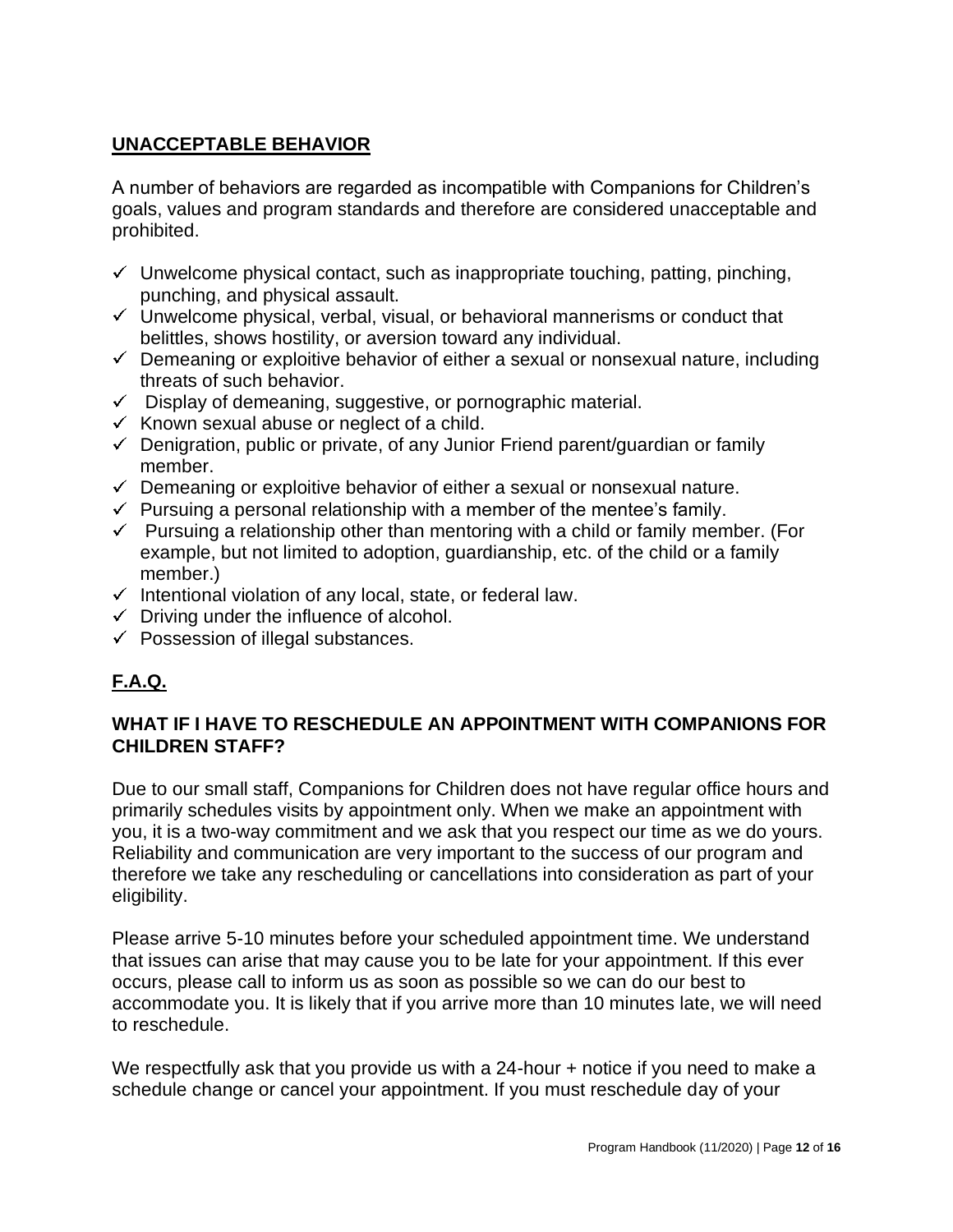appointment due to an illness or emergency, call our office as soon as possible. If you are unable to reach one of our staff, please leave a voicemail and/or send an email. After two rescheduled, cancelled or no-show appointments, your file will be closed and you are eligible to re-apply in 3 months. Thank you for understanding the value of our appointment policy as it allows us to best serve our clients and provide a high quality of service.

[Mentors, please note that the Screening Committee will be notified of any rescheduled or cancelled appointments]

# **HOW LONG WILL A CHILD WAIT FOR A MENTOR AFTER ENROLLMENT?**

The length of time a child waits for a mentor is determined by the pool of mentors available. In the past, younger children have been matched more quickly than older children and girls have been matched more quickly than boys. Expect at least a onemonth wait. The Service Coordinator will be able to provide a better estimate of how long it will take to find a match after the Youth Interview.

#### **HOW DOES COMPANIONS FOR CHILDREN DECIDE ON A MENTOR FOR A CHILD?**

The Service Coordinator pre-selects youth he/she feels most appropriate for a mentor. He/she works hard to facilitate matches that will be acceptable to both parties. Taken into account are the skills, needs, hobbies, interests, expectations of the match, and time of the wait time. The opinions of the youth, parent/guardian, and mentor will all be taken into consideration.

## **WHAT ACTIVITIES DO MENTORS AND MENTEES DO TOGETHER?**

Each match is unique in how time is spent together. Getting together doesn't require a special occasion or expensive activity—just 4 hours every month doing a variety of things the mentee and the mentor already enjoy. For example: They could share an activity that gives them something in common to talk about. Buy a comic book to read together. Play a board game. Hit a bucket of golf balls at the local driving range. Take a ride in the car with the radio on and talk about the music they like.

The match is also encouraged to try new activities together. Mentors can introduce mentees to different educational, cultural, and recreational opportunities available to them. Although these activities are not the goal of the organization, they may offer an opportunity for new experiences and the development of new skills for both the mentee and the mentor.

The mentor and mentee should select activities that give each of them a chance to learn more about one another. The main purpose in participating in activities is to provide a vehicle for the formation of a relationship, not just to entertain a child. It is from this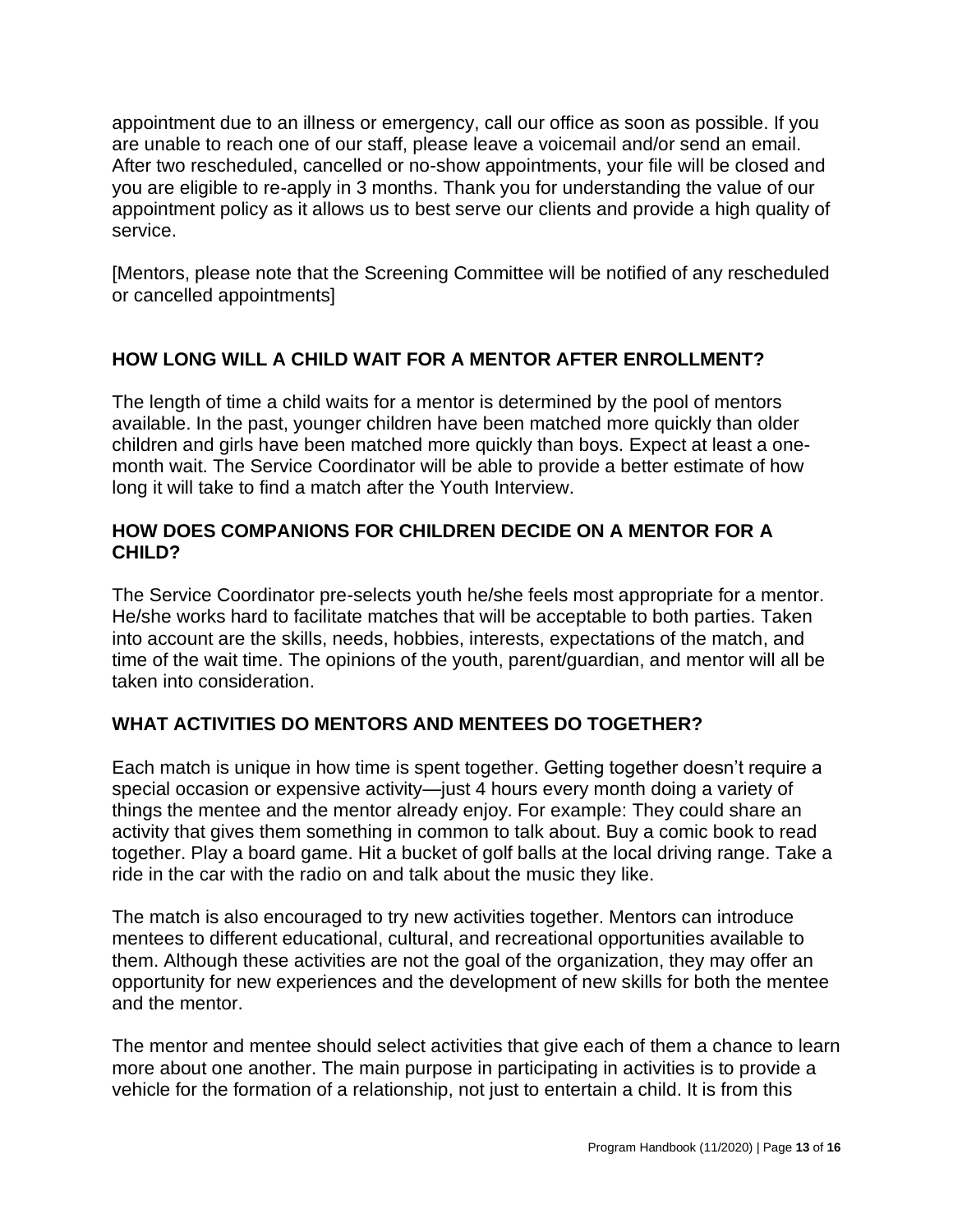relationship that the mentee may benefit from the mentor's guidance, acceptance, and assistance in meeting the challenges associated with growing up.

Most important: keep it simple and have fun! A list of free to low-cost activities will be provided at the match meeting for guidance.

# **HOW MUCH MONEY ARE THE MENTORS EXPECTED TO SPEND ON ACTIVITES?**

The quality of time invested with a mentee is more important than the amount of money the mentor spends; therefore, we do not set a specific financial expectation on the mentors. Companions for Children encourages free to low-cost activities. The goal of the relationship is to help the mentees see the world through a different lens so the mentor can inspire them to become something he/she never thought possible. Shoot hoops at a local park, play a game together, or share a pizza are great ways to spend time together, without breaking the bank.

Companions for Children will also provide group activities a few times per year that are a great way to meet other mentors and mentees in the program and are free of cost. Keep in mind the winter months sometimes make it challenging to do free to low-cost activities, we recommend the mentor choose a few options that are within their budget and let the mentee choose. More expensive activities such as eating out, arcades and going to the movie theaters, or purchasing gifts for the mentee, are discouraged in the early stages of a match as it sets a high standard of expectation.

The mentor should set their own budget on how much they are willing and able to spend. Financial expectations should be communicated to the mentees by the parents so that the mentor does not feel taken advantage of and the mentee doesn't become disappointed.

## **HOW DO I UTLIIZE THE BENEFITS OF THE YMCA?**

Each mentee in our program has a free membership through the Minot Family YMCA. The Service Coordinator sends an updated list of enrolled youth to the YMCA at the beginning of every month. In order to utilize this membership, the mentee's parent/guardian must fill out paperwork at the YMCA during normal business hours to finalize the membership. If a mentor takes a mentee to the YMCA for an activity, the mentor's daily fee is waived if he/she arrives with the mentee. A valid driver's license may be requested.

## **WHAT IF I CAN'T GET A HOLD OF MY MENTEE'S PARENT?**

Please make multiple attempts to call or text your mentee's parent. If you still have not received a phone call back, contact Companions for Children staff to notify them of the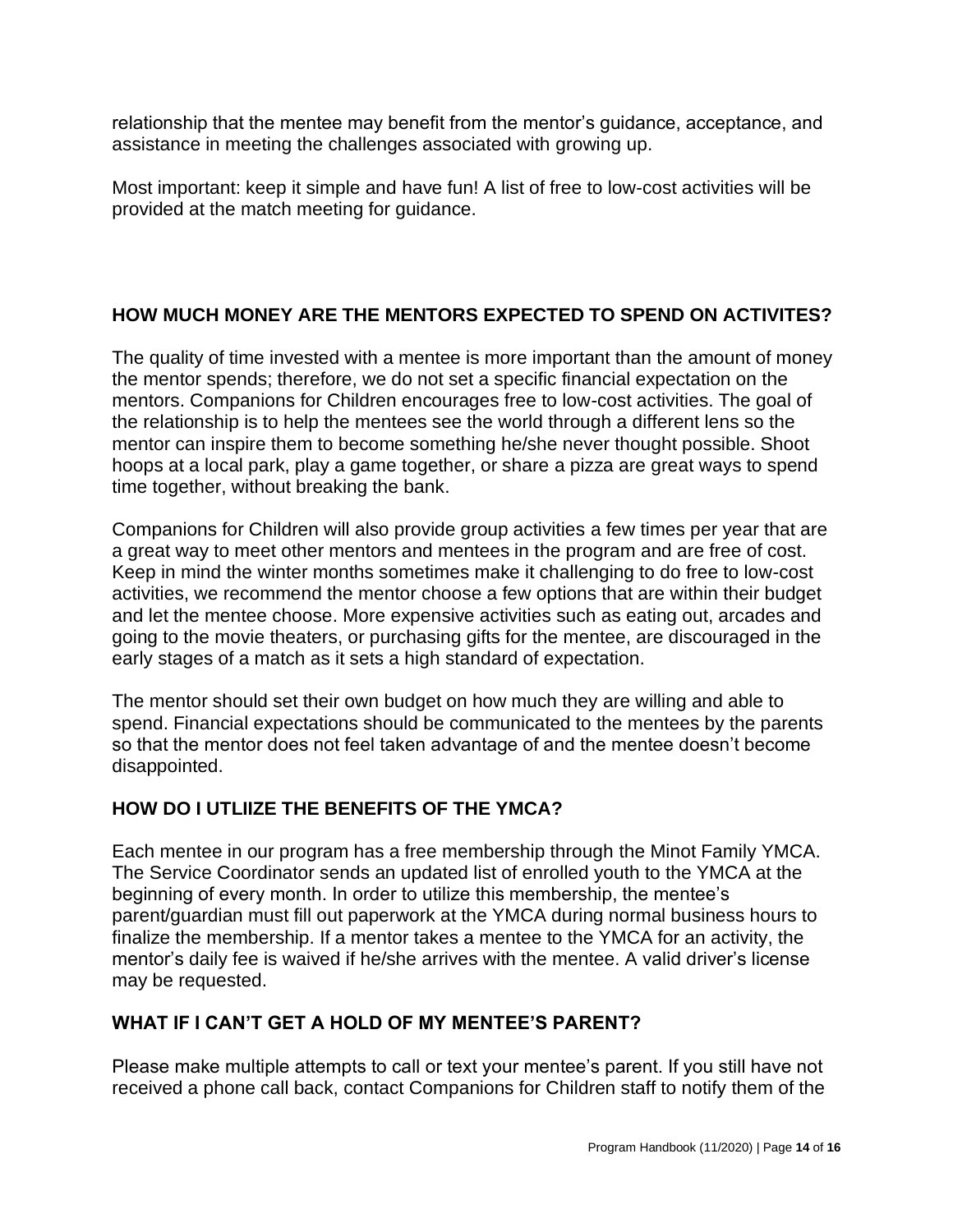difficulties you have been having. Please do not wait for us to call for monthly reporting to let us know of communication problems.

# **WHAT IF WE HAVEN'T HEARD FROM THE MENTOR?**

We typically expect the mentors to initiate contact in order to make plans, however if time passes and you do not hear from the mentor, call or text them. Remember, this is a two-way street and your involvement as a parent is critical to your child's success. If you make multiple attempts to call or text the mentor and you still do not hear back, contact Companions for Children's staff to notify them of the difficulties you have been having. Please do not wait for us to call for monthly reporting to let us know of communication problems.

## **WHAT IF MY SCHEDULE GETS BUSY ONE MONTH AND I CAN'T MEET FOR FOUR HOURS?**

We ask that mentors and parents make it a priority to ensure that the 4 hours per month requirement is being met. We understand that there are occasional circumstances that arise that may hinder your ability to meet the requirement. Missed time together and long gaps in communication negatively affect the matches progress.

If there are circumstances that cannot be avoided and allow no time available (i.e. serious illness, month long vacations, family emergencies, etc.) please contact the mentor or parent and Companions for Children's office to keep everyone informed. If it becomes a habit that you do not meet the minimum 4-hour requirement, your match will be closed.

# **WHAT IF I CAN'T FULFILL THE ONE YEAR COMMITMENT?**

In order to help build a positive, lasting relationship Companions for Children requires mentors to commit to at least one year to their match. This gives time for rapport to be built and shows the child that you are there for the long haul. If at any time circumstances in your life prevent you from fulfilling the full year commitment (i.e. moving) you must contact Companions for Children staff immediately. The Service Coordinator will help guide you in what steps to take to close the match positively, rather than causing harm by abruptly ending the match.

## **UNDER WHAT CIRCUMSTANCES COULD A CHILD BE CLOSED OUT OF THE PROGRAM?**

- $\checkmark$  When the mentee reaches the age of 18, they will be formally closed out of the Companions for Children program. However, they are able to keep an in-formal relationship with their mentor.
- $\checkmark$  The mentee moves out of the service area.